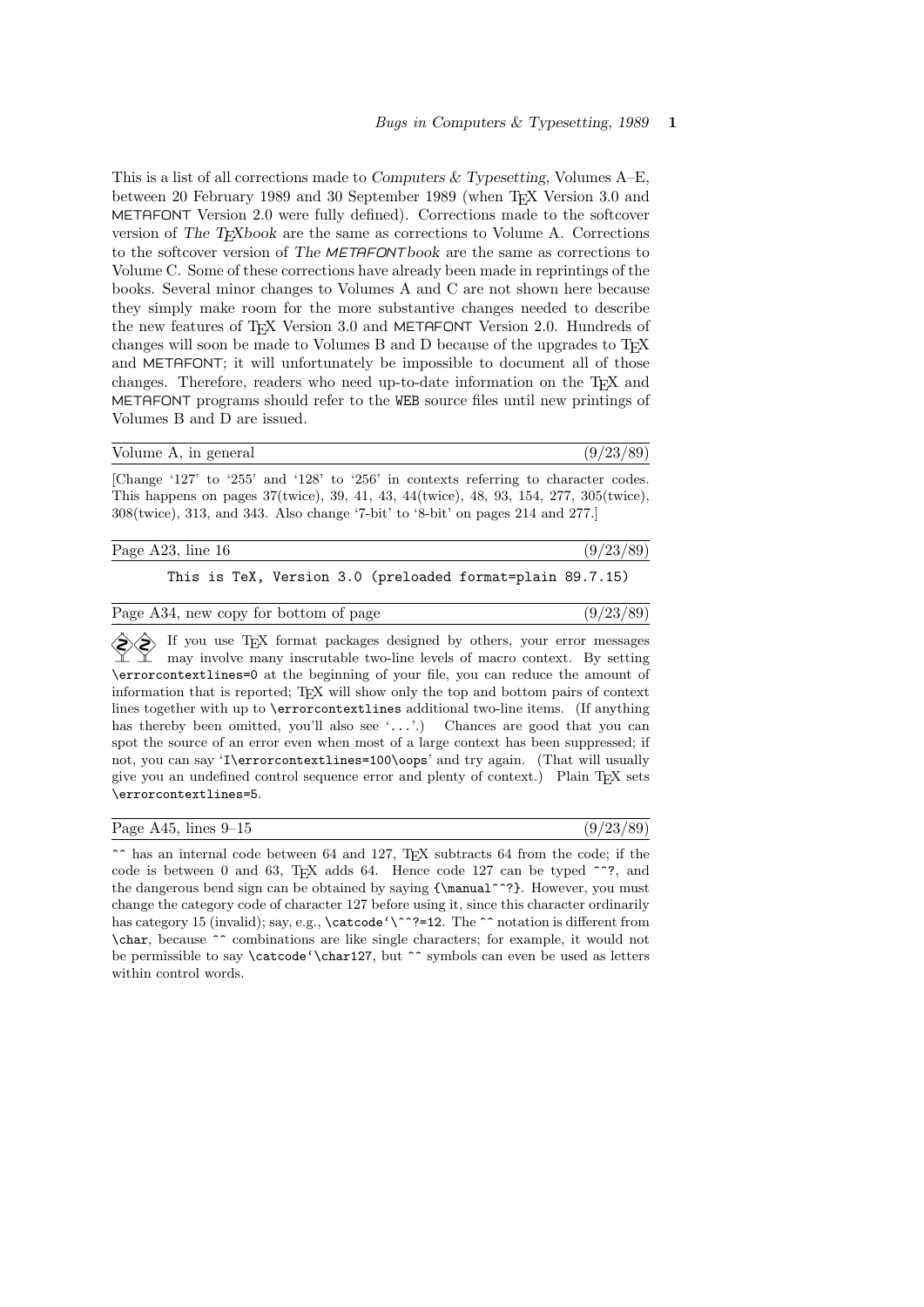| Page A45, new copy before line 20 | (9/23/89) |
|-----------------------------------|-----------|
|-----------------------------------|-----------|

There's also a special convention in which  $\hat{ }$  is followed by two "lowercase" hoursdooimal digits " 0.0 or a f. With this convention all 356 shapedom are hexadecimal digits,"  $0-9$  or  $a-f$ . With this convention, all 256 characters are obtainable in a uniform way, from ^^00 to ^^ff. Character 127 is ^^7f.

[Also remove one of the two dangerous bend signs on line 20.]

| Page A45, bottom paragraph and footnote | (9/23/89) |
|-----------------------------------------|-----------|
|-----------------------------------------|-----------|

People who install TEX systems for use with non-American alphabets can make TEX conform to any desired standard. For example, suppose you have a Norwegian keyboard containing the letter æ, which comes in as code 241 (say). Your local format package should define \catcode'æ=11; then you could have control sequences like \særtrykk. Your TEX input files could be made readable by American installations of T<sub>E</sub>X that don't have your keyboard, by substituting  $\hat{f}$  for character 241. (For example, the stated control sequence would appear as  $\simeq$  f1rtrykk in the file; your American friends should also be provided with the format that you used, with its \catcode'<sup>\*</sup>\*f1=11.) Of course you should also arrange your fonts so that TEX's character 241 will print as æ; and you should change TEX's hyphenation algorithm so that it will do correct Norwegian hyphenation. The main point is that such changes are not extremely difficult; nothing in the design of TEX limits it to the American alphabet. Fine printing is obtained by fine tuning to the language or languages being used.

 European languages can also be accommodated effectively with only a limited character set. For example, let's consider Norwegian again, but suppose that

[Now continue with the text on line 11 of page 46.]

Page A47, lines  $9-21$  ( $9/23/89$ )

 $\Diamond$  If T<sub>E</sub>X sees a superscript character (category 7) in any state, and if that character is followed by another identical character, and if those two equal characters are followed by a character of code  $c < 128$ , then they are deleted and 64 is added to or subtracted from the code c. (Thus,  $\hat{\ }$  A is replaced by a single character whose code is 1, etc., as explained earlier.) However, if the two superscript characters are immediately followed by two of the lowercase hexadecimal digits 0123456789abcdef, the four-character sequence is replaced by a single character having the specified hexadecimal code. The replacement is carried out also if such a trio or quartet of characters is encountered during steps (b) or (c) of the control-sequence-name scanning procedure described above. After the replacement is made, TFX begins again as if the new character had been present all the time. If a superscript character is not the first of such a trio or quartet, it is handled by the following rule.

 If TEX sees a character of categories 1, 2, 3, 4, 6, 8, 11, 12, or 13, or a character of category 7 that is not the first of a special sequence as just described, it converts the character to a token by attaching the category code, and goes into state M. This is the normal case; almost every nonblank character is handled by this rule.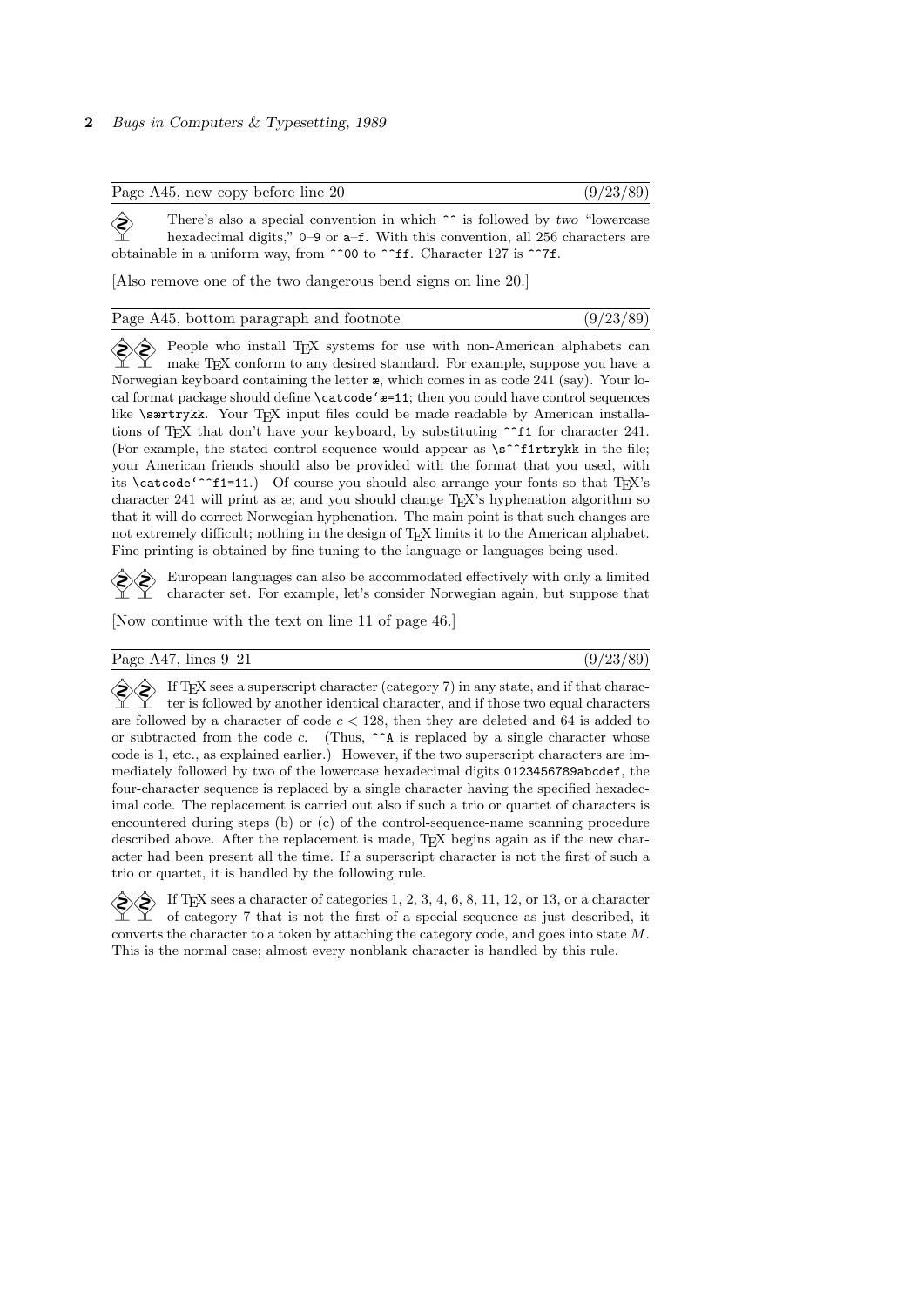| Page A48, line 15                          | (9/23/89) |
|--------------------------------------------|-----------|
| the input line ' $x^2x^2$ \TeX ^ 62 ^ 6' ? |           |
| Page A54, third line from the bottom       | (9/23/89) |

For example, a well-designed TEX font for French might well treat accents as lig-

| Page $A76$ , lines $3-5$ from the bottom | (9/23/89) |
|------------------------------------------|-----------|
|------------------------------------------|-----------|

T<sub>EX</sub> does not assign any value to \sfcode'042.

| Page A107, new copy for top of page | (9/23/89) |
|-------------------------------------|-----------|
|-------------------------------------|-----------|

 $\Diamond$  If you want to avoid overfull boxes at all costs without trying to fix them manually, you might be tempted to set tolerance=10000; this allows arbitrarily bad lines to be acceptable in tough situations. But infinite tolerance is a bad idea, because TEX doesn't distinguish between terribly bad and preposterously horrible lines. Indeed, a tolerance of 10000 encourages TEX to concentrate all the badness in one place, making one truly unsightly line instead of two moderately bad ones, because a single "writeoff" produces fewest total demerits according to the rules. There's a much better way to get the desired effect: TEX has a parameter called \emergencystretch that is added to the assumed stretchability of every line when badness and demerits are computed, in cases where overfull boxes are otherwise unavoidable. If \emergencystretch is positive, TEX will make a third pass over a paragraph before choosing the line breaks, when the first passes did not find a way to satisfy the \pretolerance and \tolerance. The effect of \emergencystretch is to scale down the badnesses so that large infinities are distinguishable from smaller ones. By setting \emergencystretch high enough (based on \hsize) you can be sure that the \tolerance is never exceeded; hence overfull boxes will never occur unless the line-breaking task is truly impossible.

#### Page A116, lines  $11-15$  (6/7/89)

 $\diamondsuit$  If you have two or more \topinsert or \pageinsert commands in quick succession. TrX may need to carry them over to several subsequent pages: but cession, TEX may need to carry them over to several subsequent pages; but they will retain their relative order when they are carried over. For example, suppose you have pages that are nine inches tall, and suppose you have already specified 4 inches of text for some page, say page 25. Then suppose you make seven topinserts in a row, of

| Page A125, lines $13-29$ |  | (9/23/89) |  |  |
|--------------------------|--|-----------|--|--|
|--------------------------|--|-----------|--|--|

When the best page break is finally chosen, TEX removes everything after the chosen breakpoint from the bottom of the "current page," and puts it all back at the top of the "recent contributions." The chosen breakpoint itself is placed at the very top of the recent contributions. If it is a penalty item, the value of the penalty is recorded in \outputpenalty and the penalty in the contribution list is changed to 10000; otherwise \outputpenalty is set to 10000. The insertions that remain on the current page are of three kinds: For each class  $n$  there are unsplit insertions, followed possibly by a single split insertion, followed possibly by others. If  $\hbox{holding} \n {\bf 0}$ ,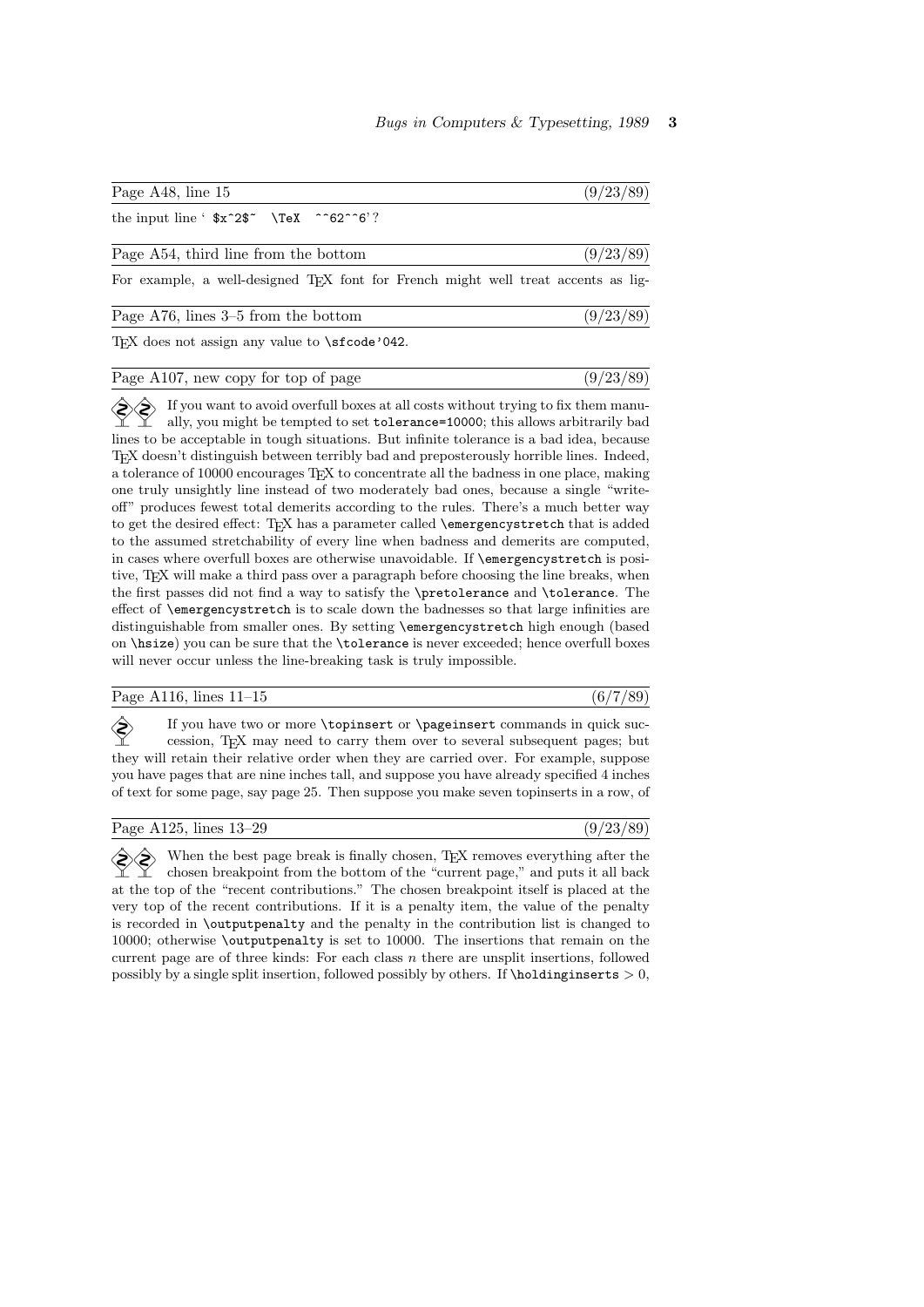all insertions remain in place (so that they might be contributed again); otherwise they are all removed from the current page list as follows: The unsplit insertions are appended to  $\bar{b}$  box n, with no interline glue between them. (Struts should be used, as in the \vfootnote macro of Appendix B.) If a split insertion is present, it is effectively \vsplit to the size that was computed previously in Step 4; the top part is treated as an unsplit insertion, and the remainder (if any) is converted to an insertion as if it had not been split. This remainder, followed by any other floating insertions of the same class, is held over in a separate place. (They will show up on the "current page" if \showlists is used while an \output routine is active; the total number of such insertions appears in \insertpenalties during an \output routine.) Finally, the remaining items before the best break on the current page are put together in a \vbox

| Page A131<br>line 12<br>$\cdots$<br> | ∕∩<br>ിറെ. |
|--------------------------------------|------------|

work fine; but sometimes you want to have uniformity between different members of a

when it encounters a character that is given explicitly as  $\char`>char\mathcal{A}$ .

Page A214, lines  $19-24$  (9/23/89)

 $\bullet$  \the (special register), where (special register) is one of the integer quantities \prevgraf, \deadcycles, \insertpenalties, \inputlineno, \badness, or \parshape (denoting only the number of lines of \parshape); or one of the dimensions \pagetotal, \pagegoal, \pagestretch, \pagefilstretch, \pagefillstretch, \pagefilllstretch, \pageshrink, \pagedepth. In horizontal modes you can also refer to a special integer, \the\spacefactor; in vertical modes there's a special dimension, \the\prevdepth.

| Page A229, new copy after line 11 | (9/23/89) |  |
|-----------------------------------|-----------|--|
|                                   |           |  |

 TEX will report the badness of glue setting in a box if you ask for the numeric quantity \badness after making a box. For example, you might say

\setbox0=\line{\trialtexta} \ifnum\badness>250 \setbox0=\line{\trialtextb}\fi

The badness is between 0 and 10000 unless the box is overfull, when \badness=1000000.

| Page A271, lines $17-20$ | (9/23/89) |
|--------------------------|-----------|
|--------------------------|-----------|

 $| \langle countdef token \rangle | \langle 8-bit number \rangle | \langle codename \rangle \langle 8-bit number \rangle$  $\langle \hat{\theta} | \mathbf{h}$  | hathchardef token) | \parshape | \inputlineno  $|\hbox{\tt\phenchar}({\rm font}\hbox{\tt f} )| \badness$ 

Page A272, lines  $3-4$  (9/23/89)

value is between 0 and  $2^8 - 1 = 255$ ; a  $\langle 4\text{-bit number} \rangle$  is similar.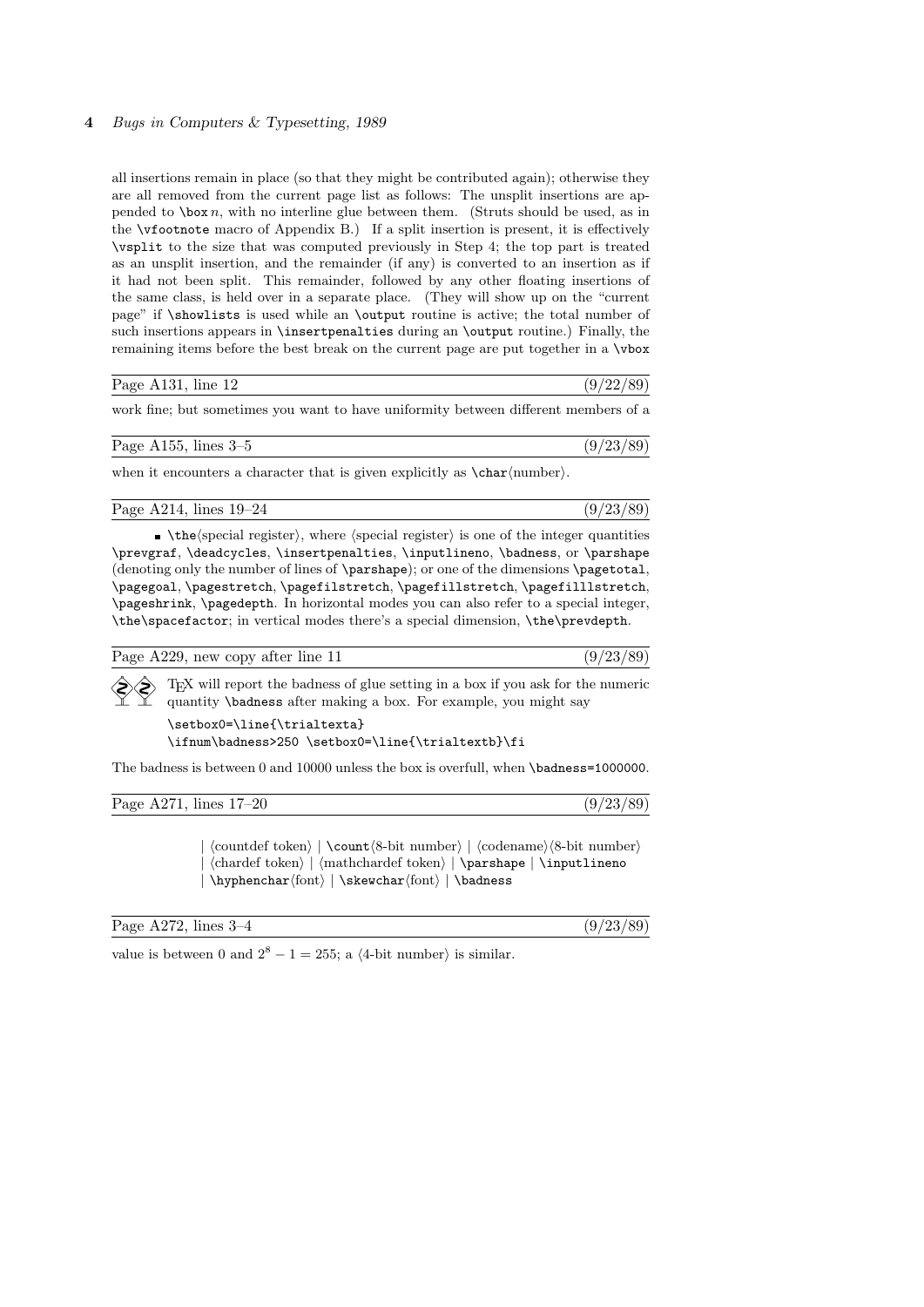|  | Page A273, insert after lines 11, 20, 21, 21, 38 |  |  |  |  |  |  |  | (9/23/89) |  |  |
|--|--------------------------------------------------|--|--|--|--|--|--|--|-----------|--|--|
|--|--------------------------------------------------|--|--|--|--|--|--|--|-----------|--|--|

\holdinginserts (positive if insertions remain dormant in output box) \language (the current set of hyphenation rules) \lefthyphenmin (smallest fragment at beginning of hyphenated word) \righthyphenmin (smallest fragment at end of hyphenated word) \errorcontextlines (maximum extra context shown when errors occur)

| Page A274, insert after line 4                          | (9/23/89)                                                            |
|---------------------------------------------------------|----------------------------------------------------------------------|
|                                                         | \emergencystretch (reduces badnesses on final pass of line-breaking) |
| Page $A275$ , line 13                                   | (9/23/89)                                                            |
| That makes a total of 103 parameters of all five kinds. |                                                                      |
|                                                         | $1 - 1 - - 1 - -1$                                                   |

Page A283, line 14 (9/23/89)

## | \noboundary | \unhbox | \unhcopy | \valign | \vrule

| Page $A286$ , lines $3-12$ from the bottom | (9/23/89) |
|--------------------------------------------|-----------|
|--------------------------------------------|-----------|

 $\blacksquare$  (letter), (otherchar), \char $\ell\$ -bit number), (chardef token), \noboundary. The most common commands of all are the character commands that tell T<sub>E</sub>X to append a character to the current horizontal list, using the current font. If two or more commands of this type occur in succession, TEX processes them all as a unit, converting to ligatures and/or inserting kerns as directed by the font information. (Ligatures and kerns may be influenced by invisible "boundary" characters at the left and right, unless \noboundary appears.) Each character command adjusts \spacefactor, using the \sfcode table as described in Chapter 12. In unrestricted horizontal mode, a '\discretionary{}{}{}' item is appended after a character whose code is the \hyphenchar of its font, or after a ligature formed from a sequence that ends with such a character.

| Page A287, insert after line 19 | (9/23/89) |
|---------------------------------|-----------|
|                                 |           |

 $\blacktriangleright$  \setlanguage $\langle$ number $\rangle$ . See the conclusion of Appendix H.

| Page A289, lines 9–14 from the bottom | (9/23/89) |
|---------------------------------------|-----------|
|---------------------------------------|-----------|

 $2^{15} - 1$ . This is done by replacing the character number by its \mathcode value. If the  $\mathcal{L}$  mathcode value turns out to be 32768 = "8000, however, the  $\langle$ character $\rangle$  is replaced by an active character token having the original character code (0 to 255); TEX forgets the original (character) and expands this active character according to the rules of Chapter 20.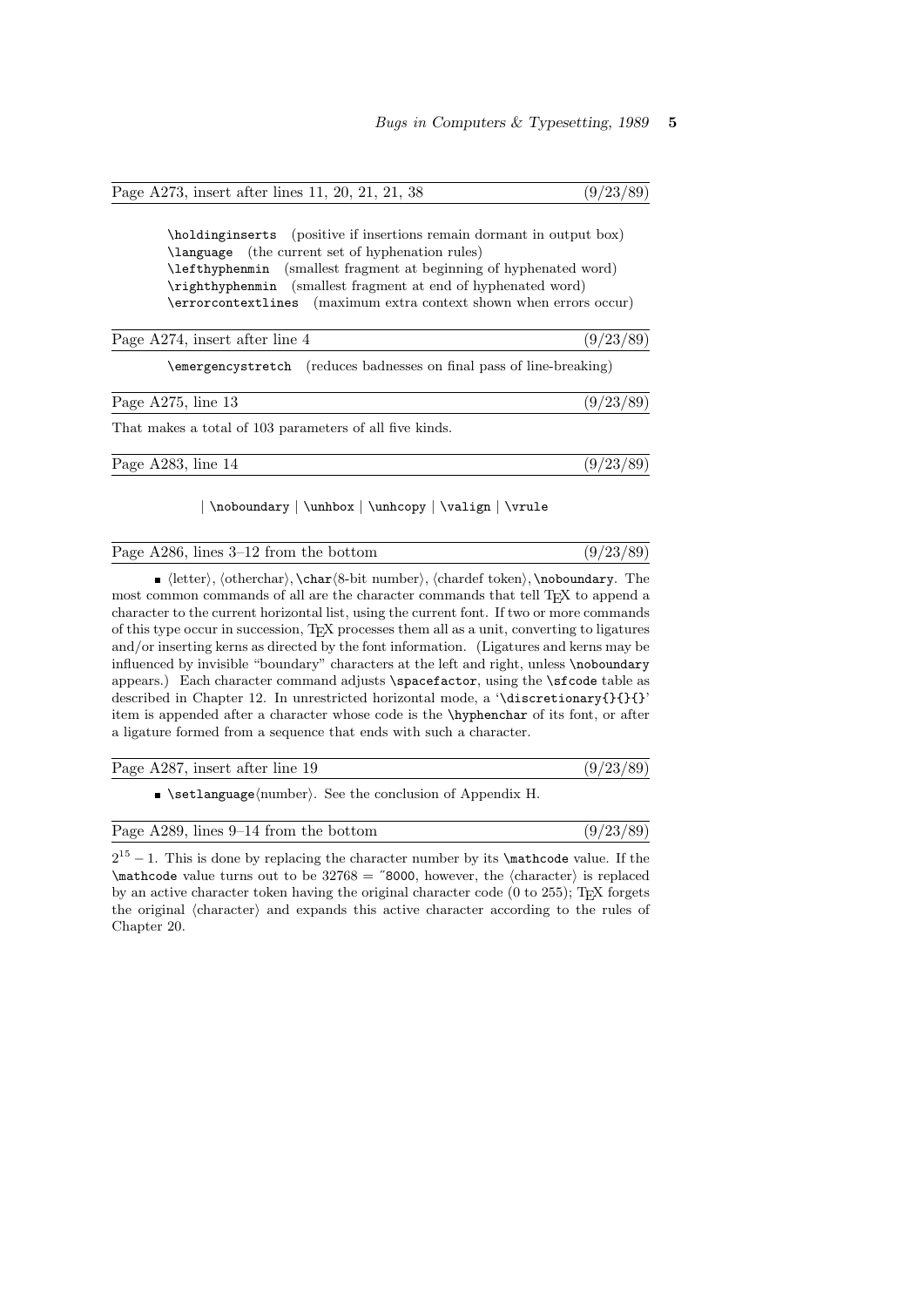| Page A290, insert before 13th line from bottom | (9/23/89) |  |
|------------------------------------------------|-----------|--|
|                                                |           |  |

\noboundary. This command is redundant and therefore has no effect; boundary ligatures are automatically disabled in math modes.

| Page A296, line 16 from the bottom | (9/22/89) |
|------------------------------------|-----------|
|------------------------------------|-----------|

[There should be a  $\lq\lq$  just above the '3' in the line below. This was mistakenly dropped by the printer some time during 1985; it was correct in the first two printings and it has always been correct inside the computer!]

| (9/23/89)<br>Page A309, lines $3-5$ |  |  |
|-------------------------------------|--|--|
|-------------------------------------|--|--|

8.4.  $\$_3$   $x_{11}$   $\[^{7}$   $2_{12}$   $\$_{3}$   $\[^{13}$   $\]$   $\boxed{10}$   $\boxed{TeV}$   $b_{12}$   $v_{12}$   $\]$   $\]$ . The final space comes from the  $\langle$ return $\rangle$  placed at the end of the line. Code ^^6 yields v only when not followed by 0–9 or  $a$ –f. The initial space is ignored, because state  $N$  governs the beginning of the line.

Page A314, line 27 (9/23/89)

 $(9/23/89)$ 

The English word 'eighteen' might deserve similar treatment. TEX's hyphenation algorithm will not make such spelling changes automatically.

Page A318, line 19 (3/3/89)

\def\clearnotenumber{\notenumber=0\relax}

Page A330, line 3 (8/25/89)

20.10. \def\overpaid{{\count0=\balance

Page A336, lines  $4-8$  from the bottom (9/23/89)

badness rating of a box is at most 10000, except that the \badness of an overfull box is 1000000. INITEX initializes \tolerance to 10000, thereby making all line breaks feasible. Penalties of 10000 or more prohibit breaks; penalties of −10000 or less make breaks mandatory. The cost of a page break is 100000, if the badness is 10000 and if the associated penalties are less than 10000 in magnitude (see Chapter 15).

|  | Page A337, lines $2-16$ |  |
|--|-------------------------|--|
|  |                         |  |

ifies characters whose codes differ by 64 from the codes of ?, @, A; this convention applies only to characters with ASCII codes less than 128. There are 256 possible characters, hence 256 entries in each of the \catcode, \mathcode, \lccode, \uccode, \sfcode, and \delcode tables. All \lccode, \uccode, and \char values must be less than 256. A font has at most 256 characters. There are 256 \box registers, 256 \count registers, 256 \dimen registers, 256 \skip registers, 256 \muskip registers, 256 \toks registers, 256 hyphenation tables. The "at size" of a font must be less than 2048 pt, i.e.,  $2^{11}$  pt. Math delimiters are encoded by multiplying the math code of the "small" character" by  $2^{12}$ . The magnitude of a (dimen) value must be less than 16384 pt, i.e.,  $2^{14}$  pt; similarly, the (factor) in a (fil dimen) must be less than  $2^{14}$ . A \mathchar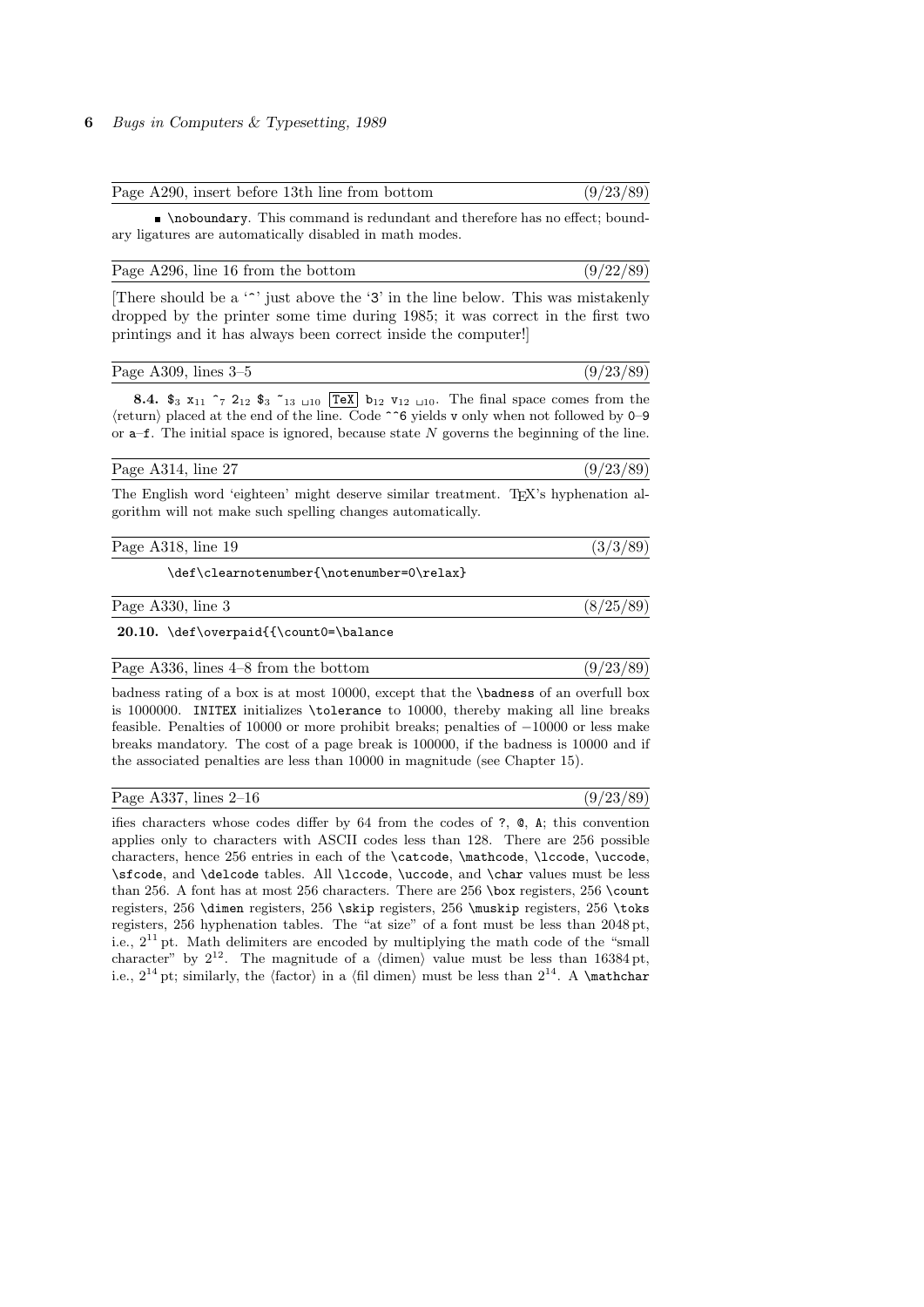or \spacefactor or \sfcode value must be less than  $2^{15}$ ; a \mathcode or \mag value must be less than or equal to  $2^{15}$ , and  $2^{15}$  denotes an "active" math character. There are  $2^{16}$  sp per pt. A **\delcode** value must be less than  $2^{24}$ ; a **\delimiter**, less than 2<sup>27</sup>. The **\end** command sometimes contributes a penalty of  $-2^{30}$  to the current page. A (dimen) must be less than  $2^{30}$  sp in absolute value; a (number) must be less than  $2^{31}$ in absolute value.

| Page A348, line 12 from the bottom                                      | (9/23/89) |
|-------------------------------------------------------------------------|-----------|
| \showboxbreadth=5 \showboxdepth=3 \errorcontextlines=5                  |           |
| Page A364, insert before line 18 from the bottom                        | (9/23/89) |
| \lefthyphenmin=2 \righthyphenmin=3 % disallow x- or -xx breaks          |           |
| Page A364, line 5 from the bottom                                       | (9/23/89) |
| \def\fmtname{plain}\def\fmtversion{3.0} % identifies the current format |           |
| Page A369, insert before line 5 from the bottom                         | (9/23/89) |

Modern keyboards allow 256 codes to be input, not just 128; so T<sub>E</sub>X represents characters internally as numbers in the range  $0-255$  (i.e.,  $\langle 000-377,$  or  $\langle 00-75F \rangle$ ). Implementations of T<sub>E</sub>X differ in which characters they will accept in input files and which they will transmit to output files; these subsets can be specified independently. A completely permissive version of TEX allows full 256-character input and output; other versions might ignore all but the visible characters of ASCII; still other versions might distinguish the tab character (code  $\partial$ 11) from a space on input, but might output each tab as a sequence of three characters ^^I.

## Page A370, lines 3–7 (9/23/89)

close as possible to the ASCII conventions. (b) Make sure that codes  $\partial_4 1 - \partial_4 6$ ,  $\partial_6 0 '071$ ,  $'141 -'146$ , and  $'160 -'171$  are present and that each unrepresentable internal code  $\langle 200 \rangle$  leads to a representable code when  $\langle 100 \rangle$  is added or subtracted; then all 256 codes can be input and output. (c) Cooperate with everyone else who shares the same constraints, so that you all adopt the same policy. (See Appendix J for information about the T<sub>E</sub>X Users Group.)

| Page A370, bottom line | (9/23/89) |  |  |  |
|------------------------|-----------|--|--|--|
|------------------------|-----------|--|--|--|

doesn't matter if these symbols have their plain T<sub>E</sub>X meanings or not. (6) There is a special convention for representing characters 0–255 in the hexadecimal forms ^^00–  $\hat{\ }$ ff, explained in Chapter 8. This convention is always acceptable as input, when  $\hat{\ }$ is any character of catcode 7. Text output is produced with this convention only when representing characters of code  $> 128$  that a T<sub>E</sub>X installer has chosen not to output directly.

| Page A385, line 8 |  |
|-------------------|--|
|                   |  |

\def\beginbox{\setbox0=\hbox\bgroup}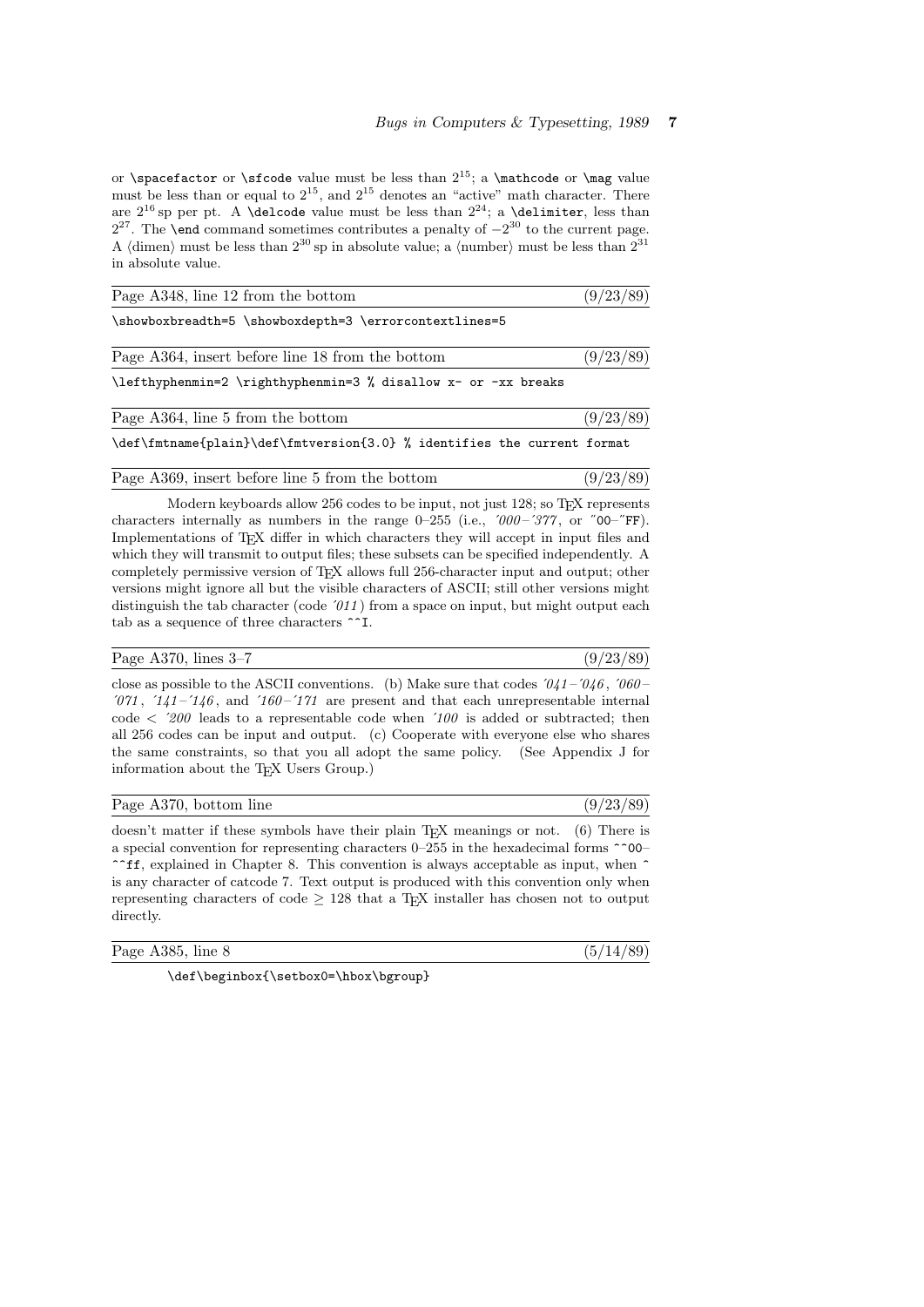| Page A400, line 18 from the bottom | (9/23/89) |
|------------------------------------|-----------|
|------------------------------------|-----------|

page prematurely if you want to pass a signal. (Set \holdinginserts positive to pass a signal when the contents of \box255 will be sent back through the page builder again, if any insertions are present.)

|  | Page $A419$ , lines $4-6$ |  |  |
|--|---------------------------|--|--|
|  |                           |  |  |

 $(9/23/89)$ 

shortened or lengthened anyway; book preparation with T<sub>E</sub>X, as with type, encourages interaction between humans and machines.) The lines of the quotations are set flush right by using \obeylines together with a stretchable \leftskip:

### Page A444, lines  $21-26$  (9/23/89)

following one, using the specified family and the current size, then insert the ligature character and continue as specified by the font; two characters may collapse into one, or a new character may appear. Otherwise if the font information shows a kern between the current symbol and the next, insert a kern item after the current Ord atom and move to the next item after that. Otherwise (i.e., if no ligature or kern is specified between the present text symbol and the following character), go to Rule 17.

| Page A453, lines $12-14$ from the bottom | (9/23/89) |
|------------------------------------------|-----------|
|------------------------------------------|-----------|

Exception: The character '.' is treated as if it were a  $\langle$  letter $\rangle$  of code 0 when it appears in a pattern. Code 0 (which obviously cannot match a nonzero \lccode) is used by T<sub>E</sub>X to represent the left or right edge of a word when it is being hyphenated.

| Page $A454$ , lines $7-15$ from the bottom | (9/23/89) |
|--------------------------------------------|-----------|
|--------------------------------------------|-----------|

If a trial word  $l_1 \ldots l_n$  has been found by this process, hyphenation will still<br>be abandoned unless  $n > \lambda + \rho$ , where  $\lambda = \max(1, \text{lefthyphenmin})$  and be abandoned unless  $n \geq \lambda + \rho$ , where  $\lambda = \max(1, \text{leftyphenmin})$  and  $\rho = \max(1, \text{trightyphenmin}).$  (Plain T<sub>EX</sub> takes  $\lambda = 2$  and  $\rho = 3$ .) Furthermore, the items immediately following the trial word must consist of zero or more characters, ligatures, and implicit kerns, followed immediately by either glue or an explicit kern or a penalty item or a whatsit or an item of vertical mode material from \mark, \insert, or \vadjust. Thus, a box or rule or math formula or discretionary following too closely upon the trial word will inhibit hyphenation. (Since TEX inserts empty discretionaries after explicit hyphens, these rules imply that already-hyphenated compound words will not be further hyphenated by the algorithm.)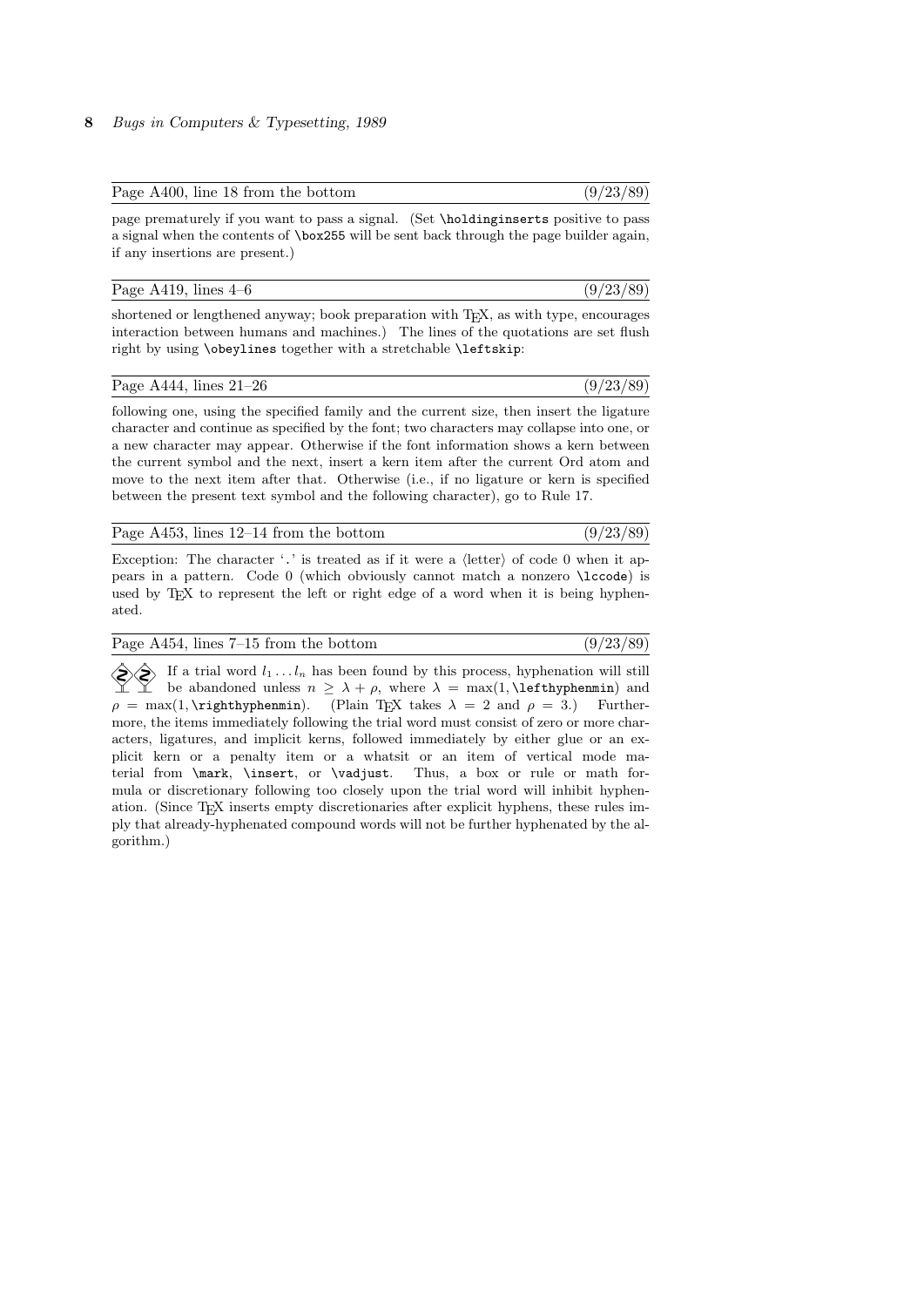| Page A455, new copy after line 13                                                                                                                                                                                                                                                                                                                                                                                                                                                                                                                                                                                                                                                                                                                                                                                                                                                                                                                                        | (9/23/89) |
|--------------------------------------------------------------------------------------------------------------------------------------------------------------------------------------------------------------------------------------------------------------------------------------------------------------------------------------------------------------------------------------------------------------------------------------------------------------------------------------------------------------------------------------------------------------------------------------------------------------------------------------------------------------------------------------------------------------------------------------------------------------------------------------------------------------------------------------------------------------------------------------------------------------------------------------------------------------------------|-----------|
| So far we have assumed that TEX knows only one style of hyphenation at a<br>time; but in fact TFX can remember up to 256 distinct sets of rules, if you have<br>enough memory in your computer. An integer parameter called <i>\language</i> selects the<br>rules actually used; every \hyphenation and \patterns specification appends new rules<br>to those previously given for the current value of <i>language</i> . (If <i>language</i> is nega-<br>tive or greater than 255, TEX acts as if $\langle$ 1 anguage = 0.) All $\$<br>guages must be given before a paragraph is typeset, if INITEX is used for typesetting.                                                                                                                                                                                                                                                                                                                                           |           |
| T <sub>F</sub> X is able to work with several languages in the same paragraph, be-<br>cause it operates as follows. At the beginning of a paragraph the "cur-<br>rent language" is defined to be 0. Whenever a character is added to the cur-<br>rent paragraph (i.e., in unrestricted horizontal mode), the current language is com-<br>pared to <b>\language</b> ; if they differ, the current language is reset and a what sit node spec-<br>ifying the new current language is inserted before the character. Thus, if you say<br>'\def\french{\language1}' and 'mix {\french franc/ais} with English', TFX<br>will put what sits before the f and the w; hence it will use language 1 rules when hy-<br>phenating franc/ais, after which it will revert to language 0. You can insert the what-<br>sit yourself (even in restricted horizontal mode) by saying \setlanguage(number); this<br>changes the current language but it does not change <b>\language</b> . |           |
| Page A459, right column                                                                                                                                                                                                                                                                                                                                                                                                                                                                                                                                                                                                                                                                                                                                                                                                                                                                                                                                                  | (9/23/89) |
| *\badness, $214, 229, 271.$                                                                                                                                                                                                                                                                                                                                                                                                                                                                                                                                                                                                                                                                                                                                                                                                                                                                                                                                              |           |
| Page A461, right column                                                                                                                                                                                                                                                                                                                                                                                                                                                                                                                                                                                                                                                                                                                                                                                                                                                                                                                                                  | (9/23/89) |
| caron, see háček.                                                                                                                                                                                                                                                                                                                                                                                                                                                                                                                                                                                                                                                                                                                                                                                                                                                                                                                                                        |           |
| Page A464, line 10                                                                                                                                                                                                                                                                                                                                                                                                                                                                                                                                                                                                                                                                                                                                                                                                                                                                                                                                                       | (5/15/89) |
| displays, 87, 103, $139-145$ , $166-167$ ,                                                                                                                                                                                                                                                                                                                                                                                                                                                                                                                                                                                                                                                                                                                                                                                                                                                                                                                               |           |
| Page A464, right column                                                                                                                                                                                                                                                                                                                                                                                                                                                                                                                                                                                                                                                                                                                                                                                                                                                                                                                                                  | (9/23/89) |
| *\emergencystretch, 107, 274.                                                                                                                                                                                                                                                                                                                                                                                                                                                                                                                                                                                                                                                                                                                                                                                                                                                                                                                                            |           |
| Page A465, left column                                                                                                                                                                                                                                                                                                                                                                                                                                                                                                                                                                                                                                                                                                                                                                                                                                                                                                                                                   | (9/23/89) |
| *\errorcontextlines, $34, 273, 348$ .                                                                                                                                                                                                                                                                                                                                                                                                                                                                                                                                                                                                                                                                                                                                                                                                                                                                                                                                    |           |
| Page A466, entry for 'fractions'                                                                                                                                                                                                                                                                                                                                                                                                                                                                                                                                                                                                                                                                                                                                                                                                                                                                                                                                         | (9/23/89) |
| Add page 332 to this entry.                                                                                                                                                                                                                                                                                                                                                                                                                                                                                                                                                                                                                                                                                                                                                                                                                                                                                                                                              |           |
| Page A466, entry for 'French"                                                                                                                                                                                                                                                                                                                                                                                                                                                                                                                                                                                                                                                                                                                                                                                                                                                                                                                                            | (9/23/89) |
|                                                                                                                                                                                                                                                                                                                                                                                                                                                                                                                                                                                                                                                                                                                                                                                                                                                                                                                                                                          |           |

[Add page 455 to this entry.]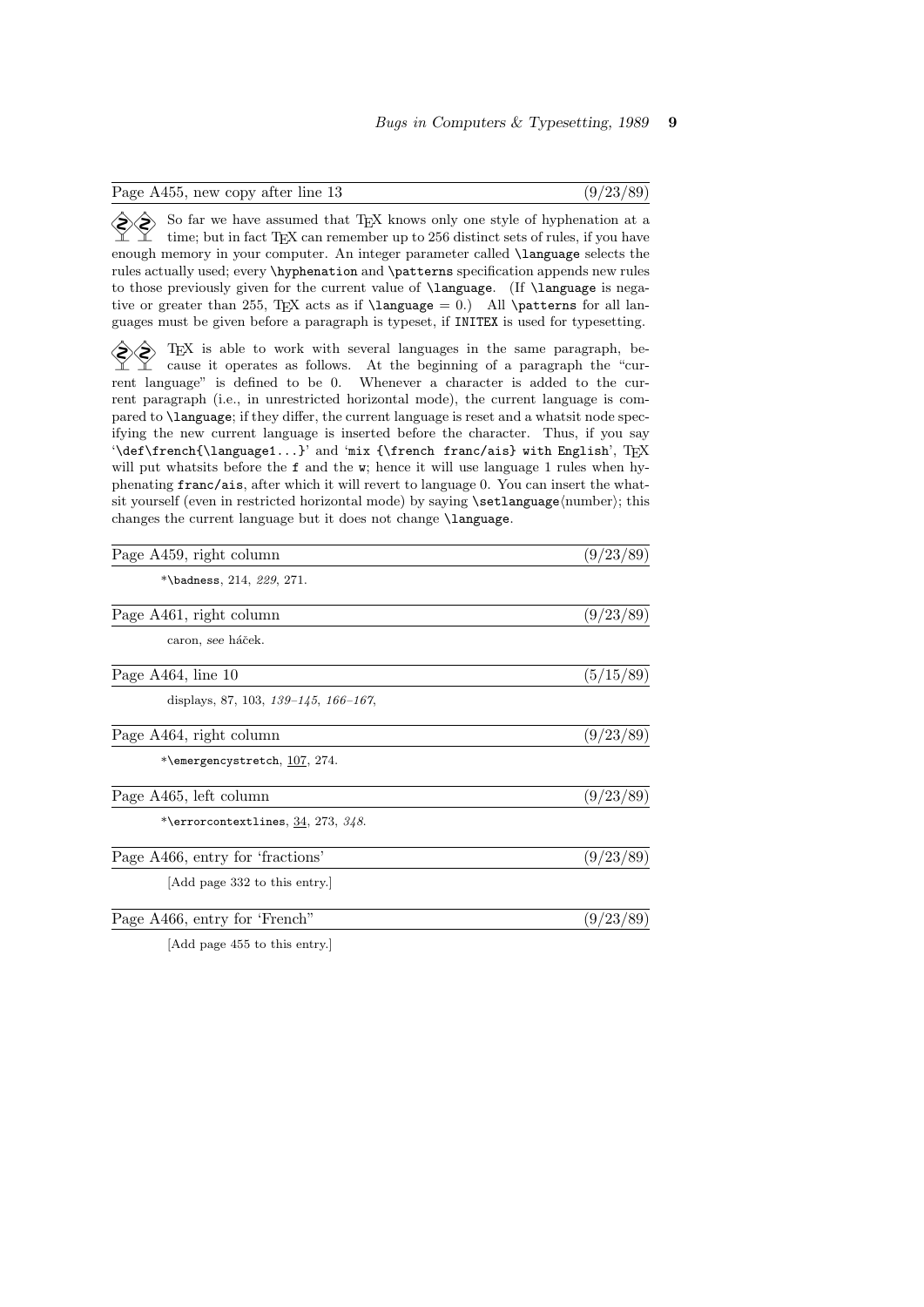| Page A467, entry for 'hexadecimal'                                           | (9/23/89) |
|------------------------------------------------------------------------------|-----------|
| [Add pages $45, 47-48$ to this entry.]                                       |           |
| Page A467, right column                                                      | (9/23/89) |
| *\holdinginserts, $125, 273, 400$ .                                          |           |
| Page A467, bottom line                                                       | (9/23/89) |
| *\hyphenation, 277, $419$ , $452-453$ , 455.                                 |           |
| Page A468, right column                                                      | (9/23/89) |
| infinite badness, 97, 107, 111, 229, 317.                                    |           |
| Page A468, right column                                                      | (9/23/89) |
| $*\infty, 214, 271.$                                                         |           |
| Page A469, entry for kerns                                                   | (9/23/89) |
| [Add pages 286 and 444 to this entry.]                                       |           |
| Page A469, left column                                                       | (9/23/89) |
| *\language (hyphenation method), 273, 455.                                   |           |
| Page A469, right column                                                      | (9/23/89) |
| *\lefthyphenmin, 273, 364, $454$ .                                           |           |
| Page A470, entry for ligatures                                               | (9/23/89) |
| [Add pages 286 and 444 to this entry.]                                       |           |
| Page A472, left column                                                       | (9/23/89) |
| *\noboundary, $283, 286, 290$ .                                              |           |
| Page A473, right column                                                      | (9/23/89) |
| overfull boxes, 27–30, 94, 229, 238,<br>302–303, 307, 400.<br>avoiding, 107. |           |
| Page A474, left column                                                       | (9/23/89) |
| *\patterns, 277, <u>453</u> , 455.                                           |           |
| Page A476, left column                                                       | (9/23/89) |
| *\righthyphenmin $273$ $36/$ $454$                                           |           |

 $\lq$ righthyphenmin, 273, 364,  $\underline{45}$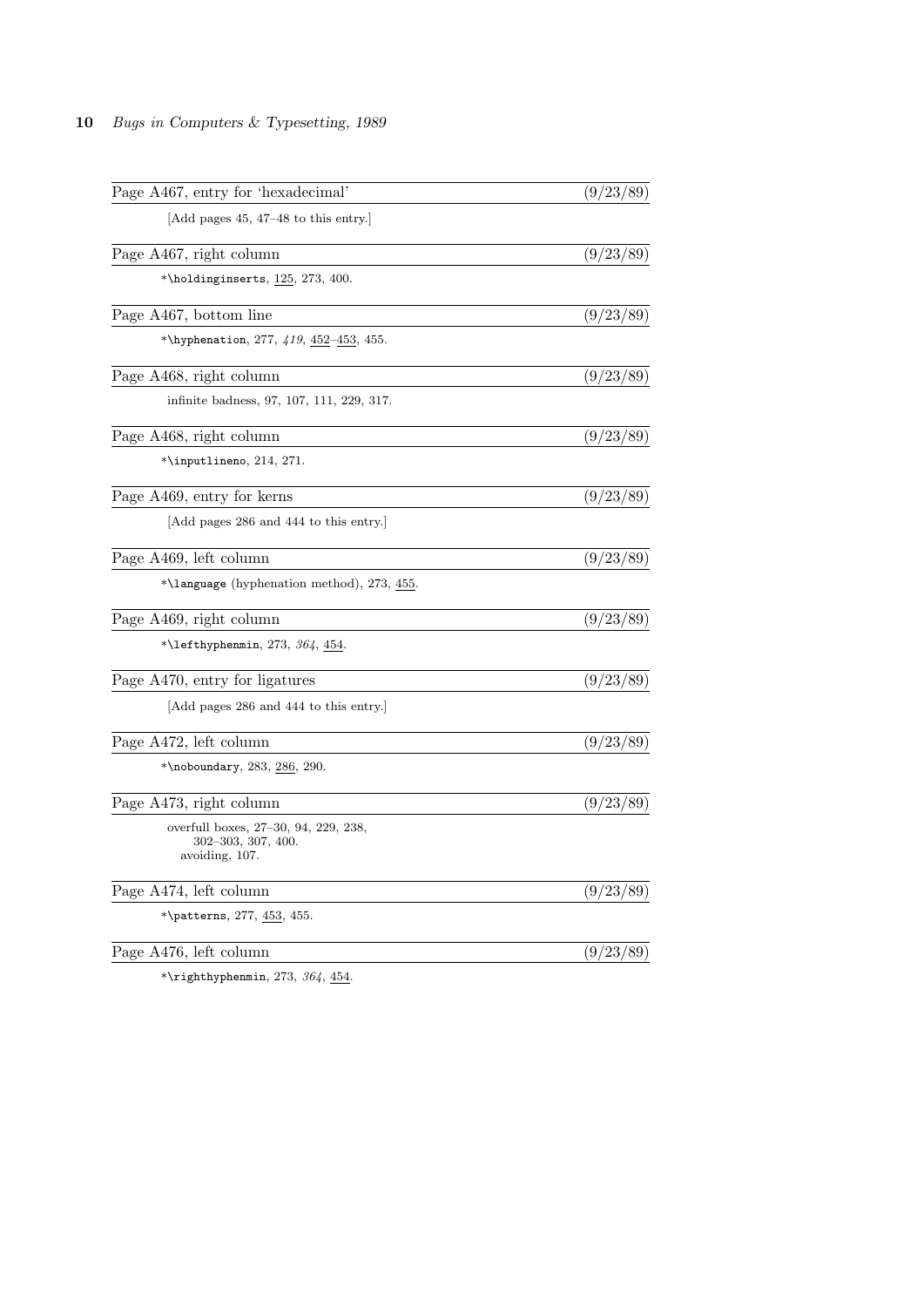| Page A476, right column                                                                                                                                                                                                                                                                                        | (9/23/89) |           |
|----------------------------------------------------------------------------------------------------------------------------------------------------------------------------------------------------------------------------------------------------------------------------------------------------------------|-----------|-----------|
| *\setlanguage, $287, \underline{455}$ .                                                                                                                                                                                                                                                                        |           |           |
| Page A476, right column                                                                                                                                                                                                                                                                                        | (9/23/89) |           |
| *\showboxbreadth, 273, $302, 303, 348$ .<br>*\showboxdepth, 79, 273, $302$ , 303, 348.                                                                                                                                                                                                                         |           |           |
| Page A479, left column                                                                                                                                                                                                                                                                                         | (9/23/89) |           |
| *\tolerance, $29-30$ , 91, 94, 96, 107, 272,<br>317, 333, 342, 348, 364, 451.                                                                                                                                                                                                                                  |           |           |
| Page A481, right column, last six entries                                                                                                                                                                                                                                                                      | (9/23/89) |           |
| $\frac{1}{2}$ , 67, 332.<br>$1/2$ , in unslashed form, 141, 186.<br>$\langle 4\text{-bit number}\rangle$ , 271.<br>$\langle 8\text{-bit number}\rangle, \, 271, \, 276\text{-}278.$<br>$\langle 15\text{-bit number} \rangle, \, \overline{271}, \, 277, \, 289, \, 291.$<br>$(27-bit number), 271, 289, 291.$ |           |           |
| Page A483, lines 15 and 21                                                                                                                                                                                                                                                                                     | (9/23/89) |           |
| Delete these two lines, as TUG's address is no longer $c/\text{o}$ AMS.                                                                                                                                                                                                                                        |           |           |
| Page Bvii, top two lines                                                                                                                                                                                                                                                                                       |           | (4/21/89) |
| WEB documentation for four utility programs that are often used in conjunction<br>with $T_F X$ : POOLtype, TFtoPL, PLtoTF, and DVItype.                                                                                                                                                                        |           |           |
| Page B2, line 32                                                                                                                                                                                                                                                                                               |           | (6/20/89) |
|                                                                                                                                                                                                                                                                                                                |           |           |
| Page B118, lines $2-4$                                                                                                                                                                                                                                                                                         |           | (3/2/89)  |
| begin if $cur\_level > level\_{one}$ then<br><b>begin</b> check_full_save_stack; save_type(save_ptr) $\leftarrow$ insert_token;<br>$save\_level(save\_ptr) \leftarrow level\_zero; \; save\_index(save\_ptr) \leftarrow t; \; incr(save\_ptr);$<br>end:                                                        |           |           |
| Page B182, line 13 becomes two lines                                                                                                                                                                                                                                                                           |           | (6/20/89) |
| $k, kk: small_number; \{ number of digits in a decimal fraction \}$<br>$p, q$ : pointer; { top of decimal digit stack }                                                                                                                                                                                        |           |           |
| Page B182, line 15 from the bottom                                                                                                                                                                                                                                                                             |           | (6/20/89) |

begin  $k \leftarrow 0; p \leftarrow null; get\_token; \{ point\_token \text{ is being re-scanned } \}$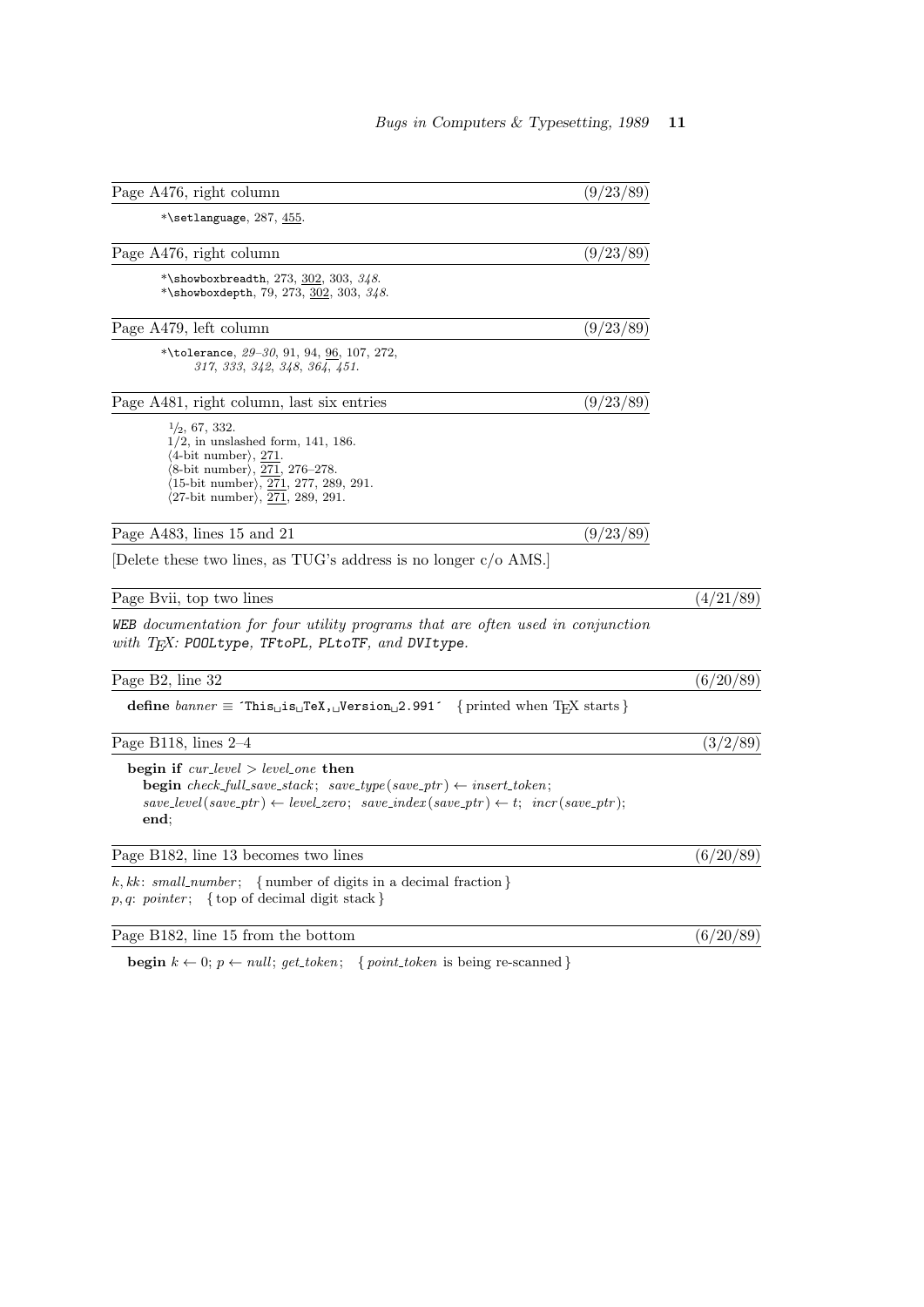| Page B182, line 11 from the bottom                                                                                                                                                                   | (6/20/89) |
|------------------------------------------------------------------------------------------------------------------------------------------------------------------------------------------------------|-----------|
| <b>begin</b> $q \leftarrow get\_avail$ ; $link(q) \leftarrow p$ ; $info(q) \leftarrow cur\_tok - zero\_token$ ; $p \leftarrow q$ ; $incr(k)$ ;                                                       |           |
| Page B182, line 8 from the bottom                                                                                                                                                                    | (6/20/89) |
| <i>done1</i> : for $kk \leftarrow k$ downto 1 do<br><b>begin</b> $dig[kk-1] \leftarrow info(p); q \leftarrow p; p \leftarrow link(p); free\_avail(q);$<br>end;<br>$f \leftarrow round\_decimals(k);$ |           |
| Page B332, lines 11 and 12 from the bottom                                                                                                                                                           | (4/8/89)  |
| begin if $cur\_align = null$ then $confusion('endv')$ ;<br>$q \leftarrow link(cur\_align);$ if $q = null$ then $confusion('endv');$                                                                  |           |
| Page B466, line 5 becomes three lines                                                                                                                                                                | (6/7/89)  |
| $\,mmode+halign:$ if privileged then<br>if $cur\_group = math\_shift\_group$ then $init\_align$<br>else $\textit{off\_save}$ ;                                                                       |           |
| Page B518, line 25                                                                                                                                                                                   | (8/31/89) |
| $\text{undump}(lo\text{-}mem\_stat\text{-}max + 1)(lo\text{-}mem\text{-}max)(rover); p \leftarrow mem\_bot; q \leftarrow rover;$                                                                     |           |
| (9/23/89)<br>Volume C, in general                                                                                                                                                                    |           |
| [Change '127' to '255' and '128' to '256' in contexts referring to character codes. This<br>happens on pages $188$ (thrice) and $251$ .                                                              |           |
| Page C91, lines 12 and 13<br>(8/31/89)                                                                                                                                                               |           |
| \mode=cheapo; input newface                                                                                                                                                                          |           |
| and the same file should also produce a high-resolution font if we start with                                                                                                                        |           |
| Page C204, line 4<br>(8/18/89)                                                                                                                                                                       |           |
| so that <i>current transform</i> multiplies all y coordinates by <i>aspect_ratio</i> , when paths are                                                                                                |           |

boundarychar the right boundary character for ligatures and kerns

Page C212, lines  $24-27$  (9/30/89)

All of these quantities are numeric. They are initially zero at the start of a job, except for *year*, month, day, and time, which are initialized to the time the run began; furthermore, boundarychar is initially −1. A granularity of zero is equivalent to  $\gamma$ granularity = 1. A preloaded base file like plain METAFONT will usually give nonzero values to several other internal quantities on this list.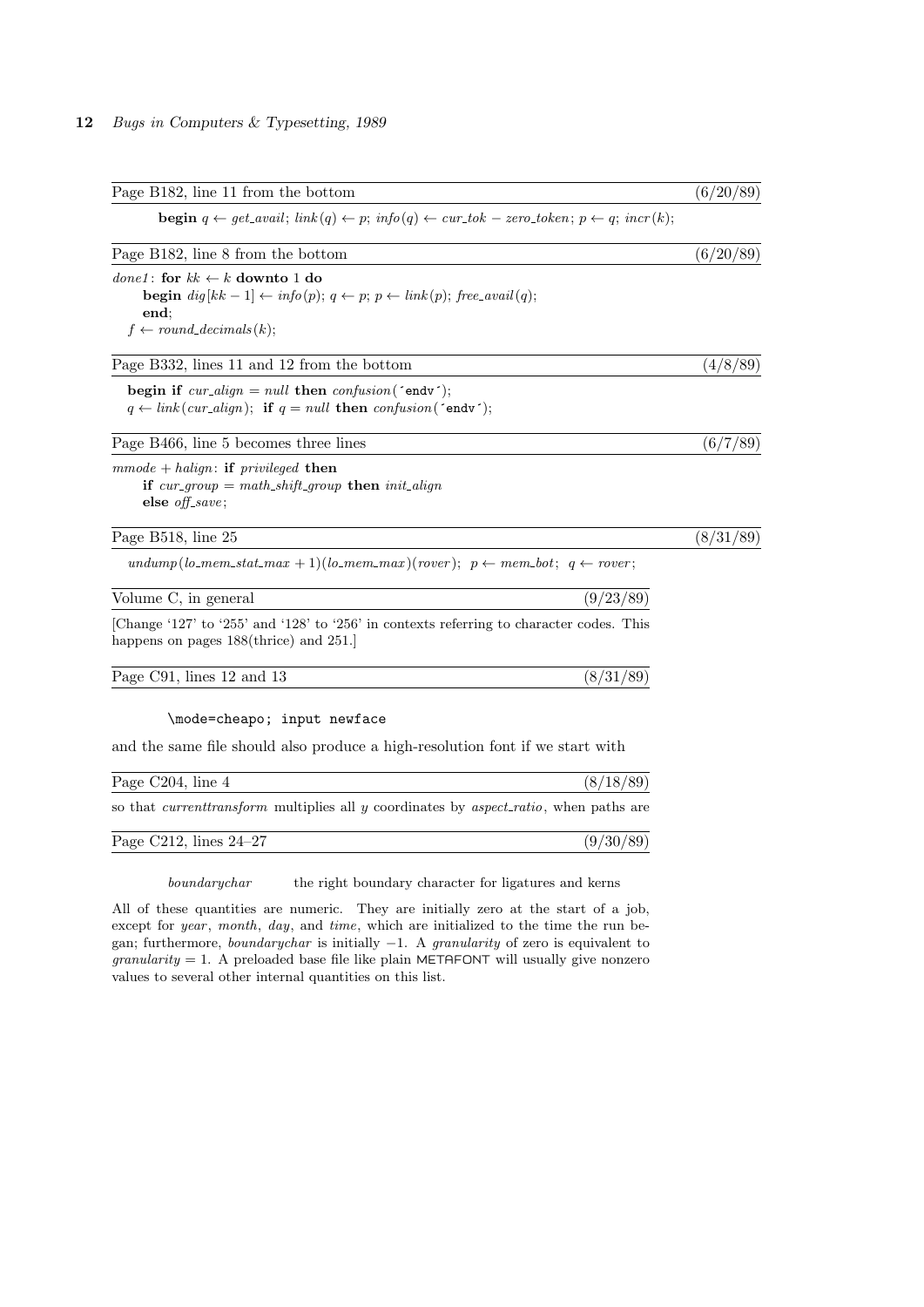| Page C259, lines 16 and 17 from the bottom                     |  | (5/14/89) |
|----------------------------------------------------------------|--|-----------|
| screenchars; screenstrokes; imagerules; gfcorners; nodisplays; |  |           |
| notransforms; input (filename).                                |  |           |

Page C282, the three lines following the chart  $(9/30/89)$ 

METAFONT can also be configured to accept any or all of the character codes 128–255. However, METAFONT programs that make use of anything in addition to the 95 standard ASCII characters cannot be expected to run on other systems, so the use of extended character sets is discouraged.

|  |  |  | Page C316, bottom 14 lines and top 30 of page C317 | (9/30/89) |
|--|--|--|----------------------------------------------------|-----------|
|--|--|--|----------------------------------------------------|-----------|

Ligature information and kerning information is specified in short "ligtable programs" of a particularly simple form. Here's an example that illustrates most of the features (although it is not a serious example of typographic practice):

ligtable "f": "f" =: oct"013", "i" |=: oct"020", skipto 1; ligtable "o": "b": "p": "e" kern .5u#, "o" kern .5u#, "x" kern-.5u#, 1:: "!" kern u#;

This sequence of instructions can be paraphrased as follows:

Dear T<sub>E</sub>X, when you're typesetting an 'f' with this font, and when the following character also belongs to this font, look at it closely because you might need to do something special: If that following character is another 'f', replace the two f's by character code oct"013" [namely 'ff']; if it's an 'i', retain the 'f' but replace the 'i' by character code oct"020" [a dotless 'ı']; otherwise skip down to label '1::' for further instructions. When you're typesetting an 'o' or 'b' or 'p', if the next input to TEX is 'e' or 'o', add a half unit of space between the letters; if it's an 'x', subtract a half unit; if it's an exclamation point, add a full unit. The last instruction applies also to exclamation points following 'f' (because of the label '1::').

When a character code appears in front of a colon, the colon "labels" the starting place for that character's ligature and kerning program, which continues to the end of the ligtable statement. A double colon denotes a "local label"; a skipto instruction advances to the next matching local label, which must appear before 128 ligtable steps intervene. The special label ||: can be used to initiate ligtable instructions for an invisible "left boundary character" that is implicitly present just before every word; an invisible "right boundary character" equal to boundarychar is also implicitly present just after every word, if boundarychar lies between 0 and 255.

The general syntax for ligtable programs is pretty easy to guess from these examples, but we ought to exhibit it for completeness:

> $\langle$ ligtable command $\rangle \longrightarrow 1$ igtable  $\langle$ ligtable program $\rangle$  $\langle$ optional skip $\rangle$  $\langle$ ligtable program $\rangle \longrightarrow \langle$ ligtable step $\rangle$  |  $\langle$ ligtable program $\rangle$ ,  $\langle$ ligtable step $\rangle$  $\langle$ optional skip $\rangle \longrightarrow$ , skipto  $\langle$ code $\rangle$  |  $\langle$ empty $\rangle$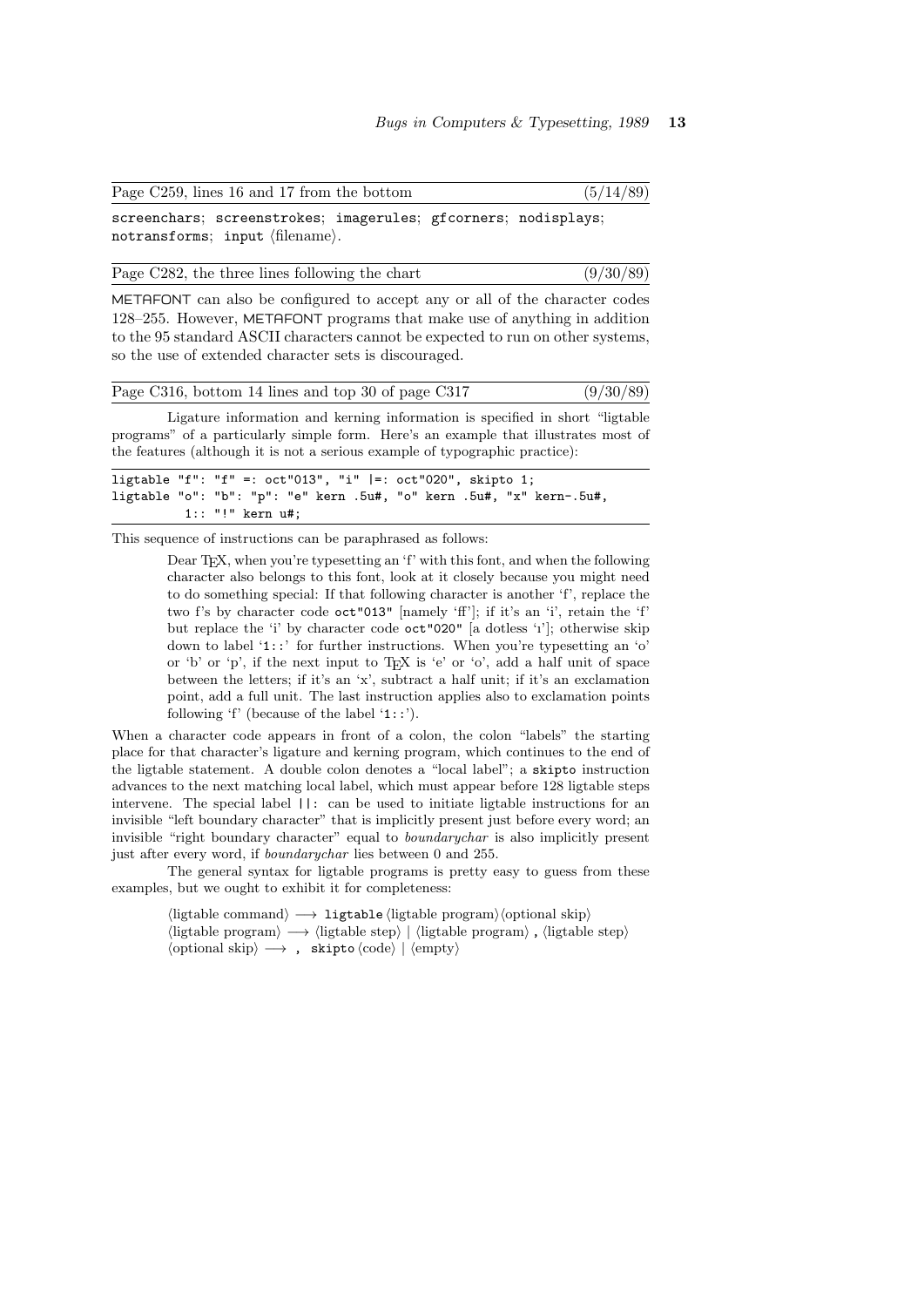```
\langleligtable step\rangle \longrightarrow \langle \text{code}\rangle \langle \text{ligature op}\rangle \langle \text{code}\rangle|\langle \text{code}\rangle kern \langle \text{numeric expression}\rangle|\langlelabel\rangle\langleligtable step\rangle\langleligature op\rangle \longrightarrow =: | |=: | |=: | |=:> | =:| | |=:|> | |=:|| | |=:|> | |=:|>>
\langle \text{label} \rangle \longrightarrow \langle \text{code} \rangle : | \langle \text{code} \rangle : : | \ | |:\langle \text{code} \rangle \longrightarrow \langle \text{numeric expression} \rangle | \langle \text{string expression} \rangle
```
A  $\langle \text{code} \rangle$  should have a numeric value between 0 and 255, inclusive, after having been rounded to the nearest integer; or it should be a string of length 1, in which case it denotes the corresponding ASCII code (Appendix C). For example, "A" and 64.61 both specify the code value 65. Vertical bars to the left or right of  $\leftarrow$ :' tell T<sub>E</sub>X to retain the original left and/or right character that invoked a ligature. Additional '>' signs tell T<sub>EX</sub> to advance its focus of attention instead of doing any further ligtable operations at the current character position.

| Page C338, lines 21 and 22 | (9/30/89) |
|----------------------------|-----------|
|                            |           |

and 127–255 have to be specified with the ' $\sharp$ ' option, on non-fancy installations of T<sub>E</sub>X, and so does code 35 (which is the ASCII code of '#' itself).

| Page C346, left column, after line 14                | (9/30/89) |  |  |
|------------------------------------------------------|-----------|--|--|
| $* =$ :, 316, 317.                                   |           |  |  |
| $* =:>, 317.$                                        |           |  |  |
| $* = :  , 317.$                                      |           |  |  |
| *=: $  >$ , 317.                                     |           |  |  |
| $* =: , 317.$<br>$* =$ :  >, 317.                    |           |  |  |
| $* =$ :  >>, 317.                                    |           |  |  |
|                                                      |           |  |  |
| Page C346, left column, after line 31                | (9/30/89) |  |  |
| $*$ :: (local label), 317.                           |           |  |  |
| $*$   : (left boundary label), 317.                  |           |  |  |
|                                                      |           |  |  |
| Page C347, left column                               | (9/30/89) |  |  |
| *boundarychar, $212, 317$ .                          |           |  |  |
| Page C352, left column                               | (9/30/89) |  |  |
| [Change '/ligature replacement)' to '/ligature op)'. |           |  |  |
|                                                      |           |  |  |
| Page C354, left column                               | (9/30/89) |  |  |
| $\langle$ optional skip $\rangle$ , 217.             |           |  |  |
| Page C356, left column                               | (9/30/89) |  |  |
| *skipto, $316, 317$ .                                |           |  |  |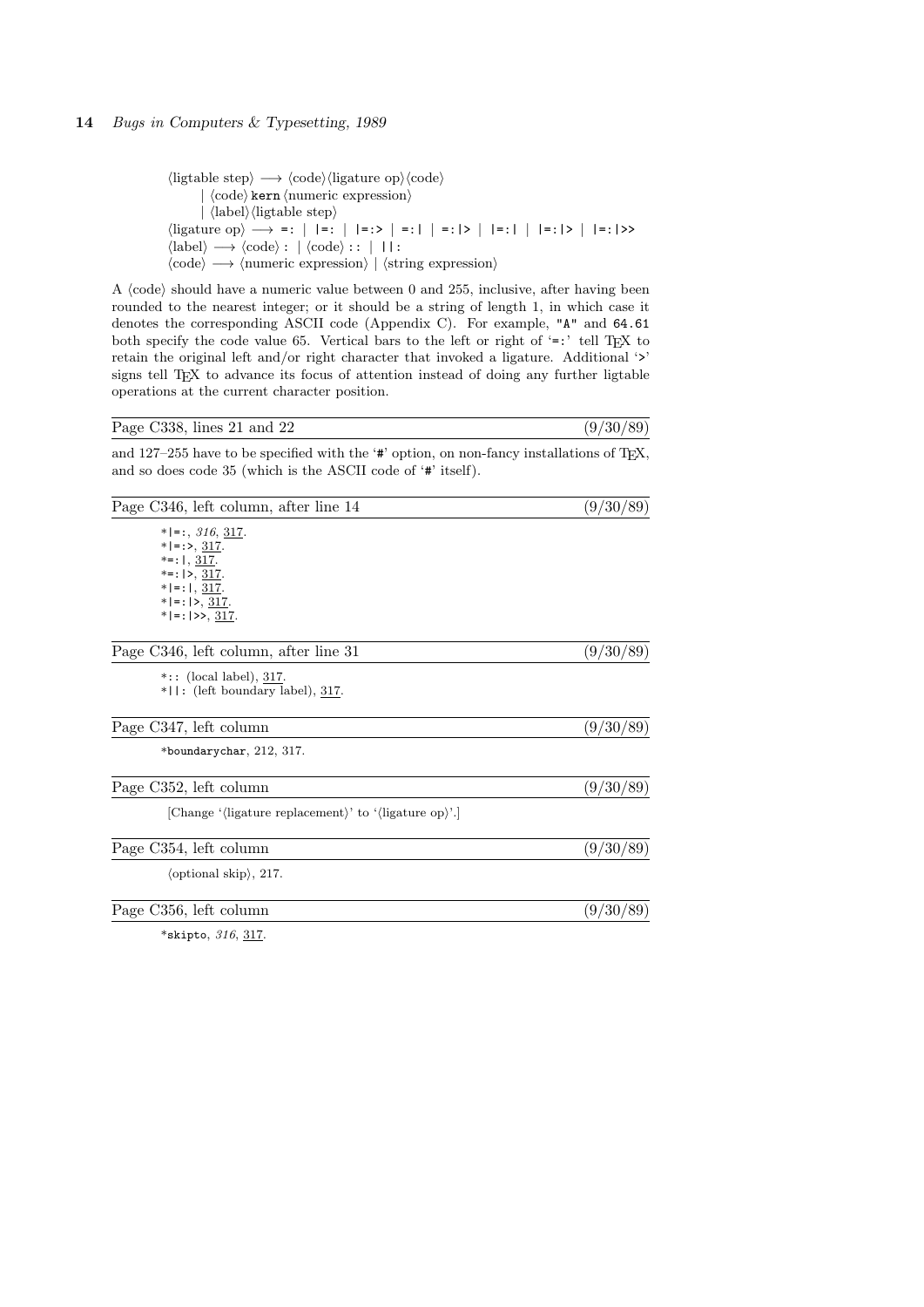| • "METAFONTware" by Donald E. Knuth, Tomas G. Rokicki, and Ar-                 |
|--------------------------------------------------------------------------------|
| thur L. Samuel, Stanford Computer Science Report 1255 (Stanford, California,   |
| April 1989), 207 pp. The WEB programs for four utility programs that are often |
| used in conjunction with METAFONT: GFtype, GFtoPK, GFtoDVI, and MFT.           |

#### Page D63, line 9 (8/31/89)

mem, so we allow pointers to assume any *halfword* value. The minimum memory index represents

Page D63, line 28 (8/31/89)

 $null = mem\_min < lo\_mem\_max < hi\_mem\_min < mem\_top \le mem\_end \le mem\_max$ .

Page D67, in the July 1987 printing  $(4/7/89)$ 

[Delete line 7, which has a redundant 'if  $r = p$  then'; move line 8 to the left 10 points for alignment; and restore the following line (which was deleted by mistake after line 8):

 $node\_size(p) \leftarrow q - p$  { reset the size in case it grew } These corrections are needed only in the reprinting made July, 1987.]

Page D228, in the July 1987 printing  $(4/7/89)$ 

[Delete lines 14–15, which were inserted erroneously from a previous errata list; and restore the following lines (which were deleted by mistake):

begin  $double(max\_coef)$ ;  $double(x0)$ ;  $double(x1)$ ;  $double(x2)$ ;  $double(y0); double(y1); double(y2);$ end

These corrections are needed only in the reprinting made July, 1987.]

### Page D248, in the July 1987 printing  $(4/7/89)$

[Delete line 16, which begins with ' $d \leftarrow$  take\_fraction'; and restore the following line (which was deleted by mistake after line 22):

if  $d < alpha$  then  $d \leftarrow alpha$ 

These corrections are needed only in the reprinting made July, 1987.]

#### Page D389, line 10 (6/20/89)

 $help 1 (\verb|`The \verb|{}_{\sqcup} expression \verb|{}_{\sqcup} above \verb|{}_{\sqcup} have \verb|{}_{\sqcup} been \verb|{}_{\sqcup} a \verb|{}_{\sqcup} number \verb|{}_{\sqcup}>=3/4. \verb|`|;$ 

| Page D504, line 25 |  |  | (8/31/89) |  |  |  |
|--------------------|--|--|-----------|--|--|--|
|--------------------|--|--|-----------|--|--|--|

undump(lo\_mem\_stat\_max + 1)(lo\_mem\_max)(rover);  $p \leftarrow mem\_min$ ;  $q \leftarrow rover$ ;

Page D510, in the July 1987 printing  $(4/7/89)$ 

[Move the 7th-to-last line, which begins with 'internal [fontmaking]', one line down, and indent it to the right by 10 more points. This correction is needed only in the reprinting made July, 1987.]

Page Dvi, bottom two lines, and top lines of page vii (4/21/89)